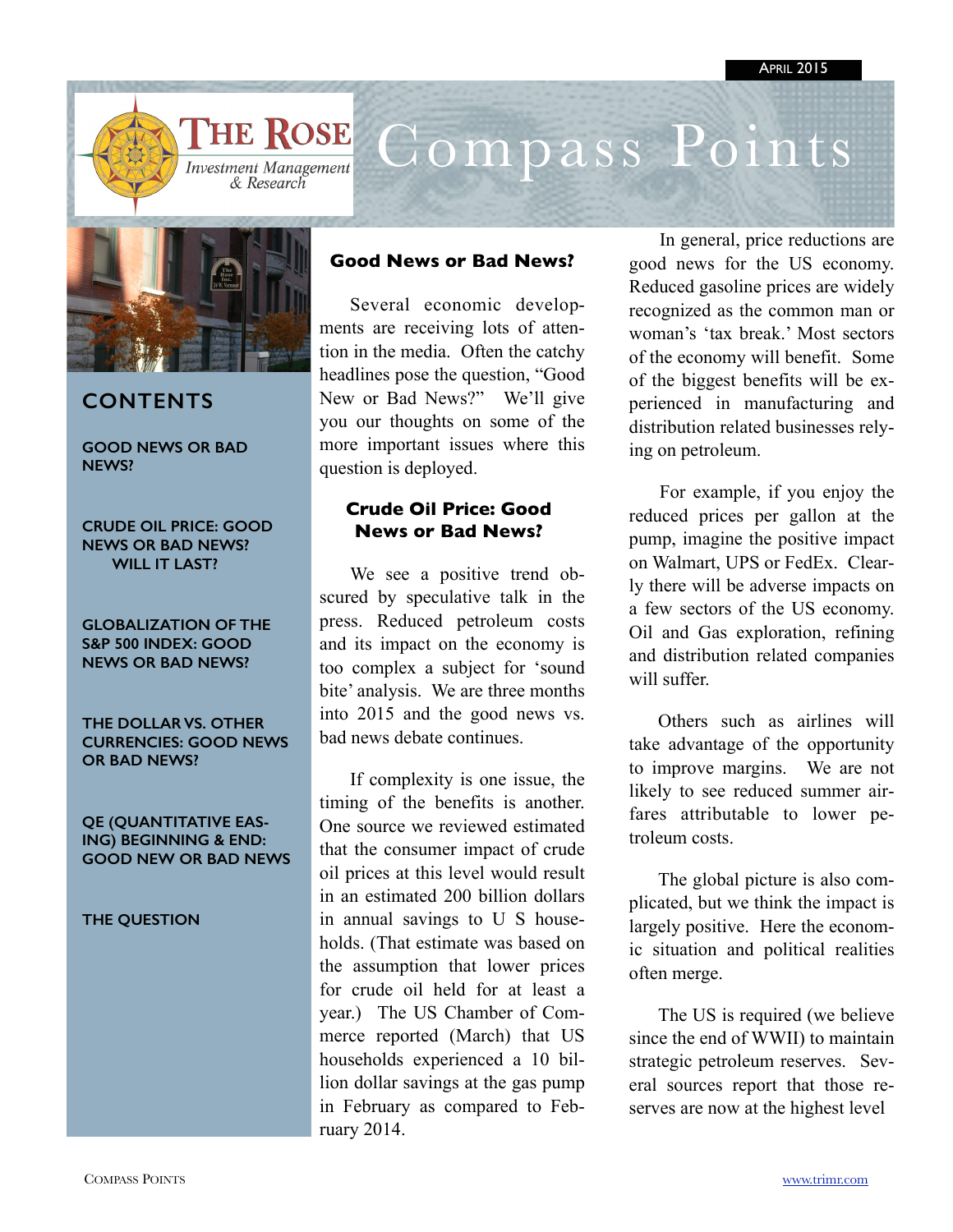#### THE ROSE INVESTMENT MANAGEMENT & RESEARCH **THE ROSE INVESTMENT MANAGEMENT & RESEARCH**

in thirty years. The nation has taken advantage of reduced prices to build those reserves.

Attempting to unpack the economic and political implications of lower prices of oil and natural gas in places such as the Middle East and Africa is beyond the scope of this newsletter. Russia is a clearer case of largely damaging impact. Some estimate that over a third of the GDP of Russia is petroleum based. Russia will find it increasingly difficult to maintain a posture of global saber rattling, resist economic sanctions from the West and finance a war in Ukraine.

#### **Will It Last?**

Yes. We think the lower prices will last for at least a year and probably longer. We base this conviction on two observations. The first is reduced demand for petroleum.

This is a trend that receives little attention in the current discussion. Improved efficiency across the petroleum-consuming spectrum is a matter of fact. Virtually everything in daily use in the developed world (heating, cooling, lighting, automobiles, locomotives, etc.) is more efficient than prior generation technologies.

We admit to being 'treehugging' Prius drivers. The Plug-in Prius we use in CA routinely gets 70 – 80 miles per gallon of gas. Our last fill-up registered 83 mpg on the prior tank of gas.

The increased efficiency is evidenced across the consumer spectrum. You do not need to be a tree-hugger to participate. Virtually any contemporary muscle car gets vastly better mileage than the same model of ten years ago.

The second consideration driving our opinion about future prices is a matter of political will. Actually it is the apparent lack of political will. In times of surplus supply and reduced demand common sense dictates that those who can control production will begin to reduce output until prices stabilize.

Most of the petroleum producing centers of the planet continue to produce at levels sustained in the past. It is no stretch of the imagination to argue that OPEC is in 'denial.'

Every country and region has its own revenue demand and/or reason to continue pumping. At the moment, it looks as if major petroleum producers are attempting to solve the problem of decreased revenue by pumping more product.

In Economics 101 one can study the business plan of two partners who hauled watermelons from the South to the North for sale. After a few round trips

they tallied income and expenses concluding that they were not making any money. Failing to recognize that the problem was a matter of pricing, one partner argued that the solution was a 'bigger truck!' 'Bigger Truck' thinking appears to dominate – for the time being – the political decision-making process in many of the petroleum producing centers of the world.

# **Globalization of the S&P 500 Index: Good News or Bad News?**

The S&P 500 ended 2014 up 13.69%. This was another solid year of performance for the index.

A growing percentage of that return is generated outside the US. The following table is the 2013 analysis of revenue for S&P 500 companies by regional source. The data comes from The Economist magazine.

2013 Source of earnings for S&P 500 companies by region:

| North America | 68%    |
|---------------|--------|
| Europe        | $11\%$ |
| Asia          | 10%    |
| All others    | $11\%$ |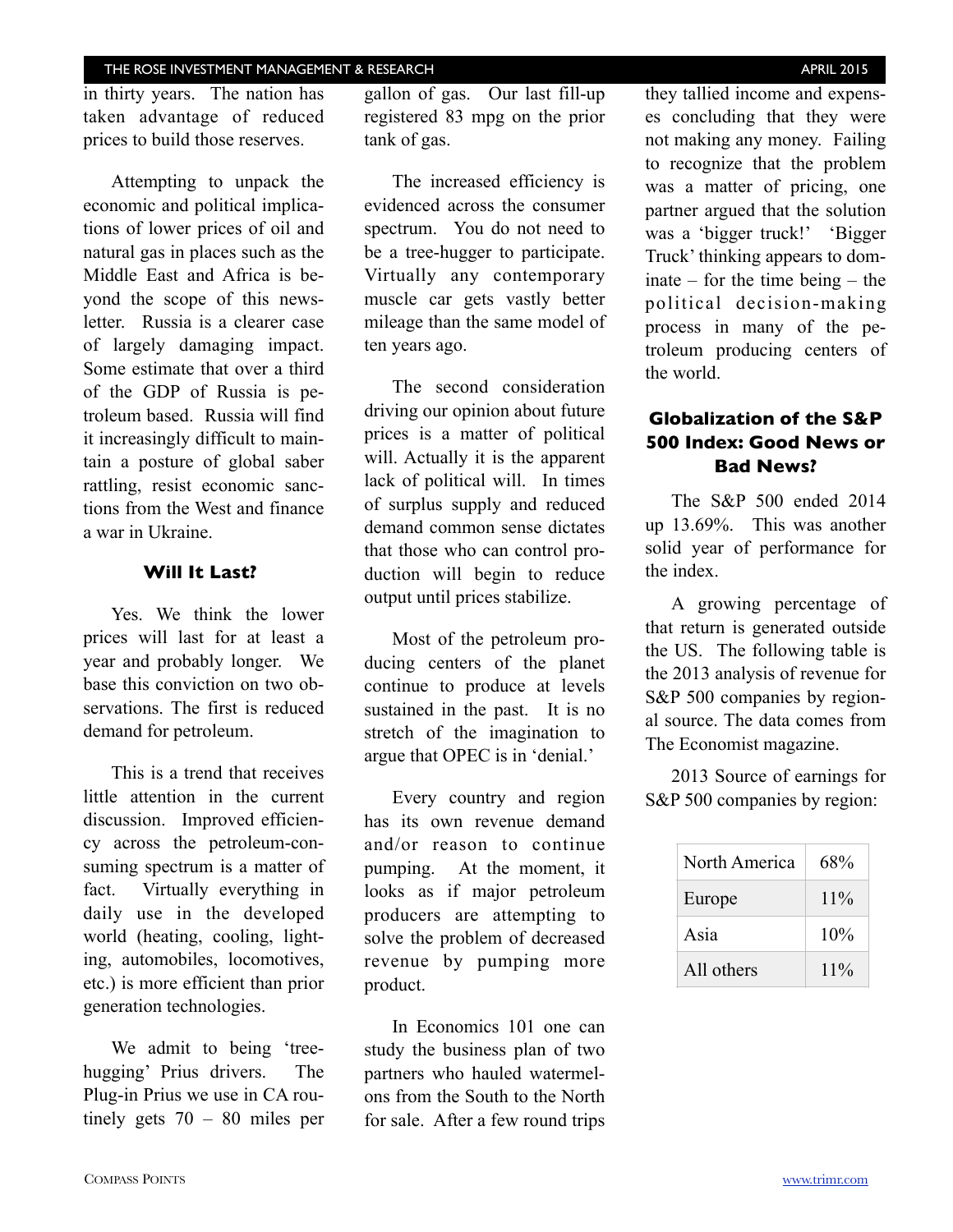# **The Dollar vs. Other Currencies: Good New or Bad New?**

The dollar is firming relative to other currencies. This situation is analogous to the earlier question about the declining price per barrel of crude oil. The situation is complex and demands more than quick, easy answers. In fact, the question itself, "Good or Bad news?" is a poor question. Clearly this is the domain of headline authors.

If you are traveling abroad, this is good news. The Euro currently trading at \$1.09 is roughly at parity with the dollar. If you remember traveling three years ago versus your today, you will clearly notice the benefits of increased purchasing power.

If you are one of the S & P 500 companies whose revenue is increasingly dependent on revenue from abroad, the situation is different. The firming dollars may mean that your goods and services sold abroad and denominated in US dollars are more expensive relative to your competitors selling into the same markets.

Still, none of this is "good or bad" in some ultimate sense. The fact that the dollar is firming simply describes the current moment. Globalization

for companies brings the opportunity to manufacture goods and services in multiple markets denominated in a variety of currencies. Most multi-national corporations have years of experience employing sophisticated strategies for managing currency fluctuations.

# **QE (Quantitative Easing) Beginning & End**

QE is over in the US. Lower unemployment and demonstrable economic growth laid the groundwork for the Federal Reserve to begin increasing interest rates. They may begin as early as June of this year. (Admittedly there is more to QE than setting interest rates.) That said, it is clear that a change in the interest rate environment is near.

This is another instance of fretting and gnashing of teeth in the press. Once again the 'good vs. bad' question in bantered about.

Part of what drives the bantering is the conviction held by some that the rise in common stock prices is something of a bubble solely attributable to and in effect subsidized by -the Federal Reserve policy of maintaining low interest rates. The presumption is that the bubble will burst when interest rates rise.

We do not share this view. We do expect increased volatility in asset prices (bonds and stocks) as interest rates change. We also expect some pullback from record index highs in common stocks.

As QE ends in the US it is beginning in the EU. Behind the scenes of public drama over Greek debt and currency fluctuations, the EU is implementing a strategy similar to that employed by the Federal Reserve. They are buying bonds off the market in massive purchases and lowering interest rates.

#### **The Question**

'Good vs. Bad' analysis of economic news blunts the current situation with an emotional overlay inviting anxiety. It is the kind of question that invites us to rush toward an answer.

More often than not, the situation at hand is neither good nor bad. It is what it is. There is a reason economics has been dubbed the 'dismal science.' Economic analysis at best is dull and tediously complex. Most of the media attempts to deal with this reality by wrapping a thick layer of icing around the proverbially dry cake of facts.